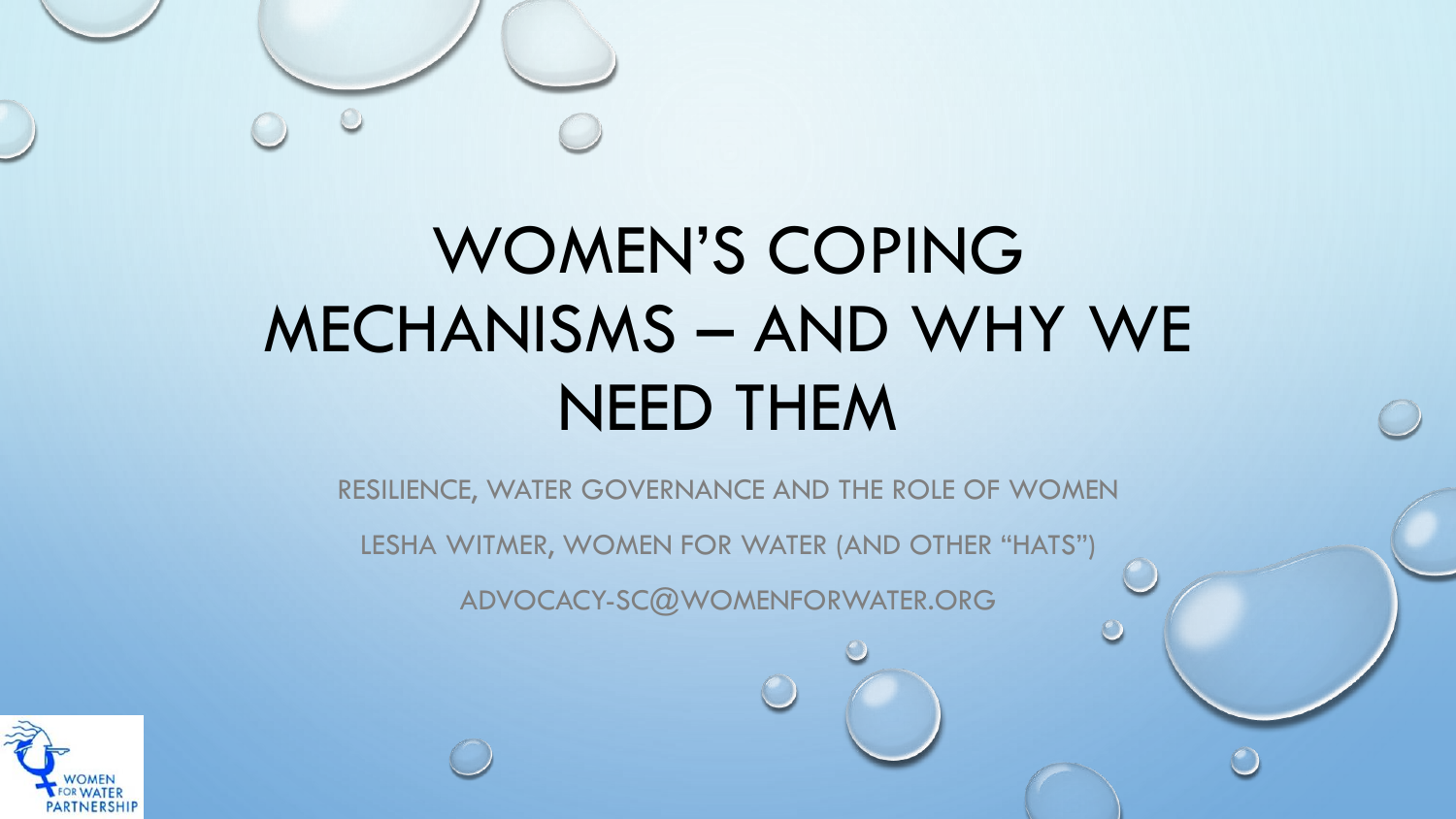

| Federation - 28 member       |
|------------------------------|
| organisations - representing |
| 1,5 million women            |

High diversity: from grassroots Active on any water issue locally – depending on local circumstances and concerns ( all types of countries)

> Advocating for and supporting vocational training

Initiating and supporting advocacy, knowledge sharing and research

2

Advocating for and supporting women's full participation as leaders also in the sphere of water governance and management as key to enable and empower women

to academics

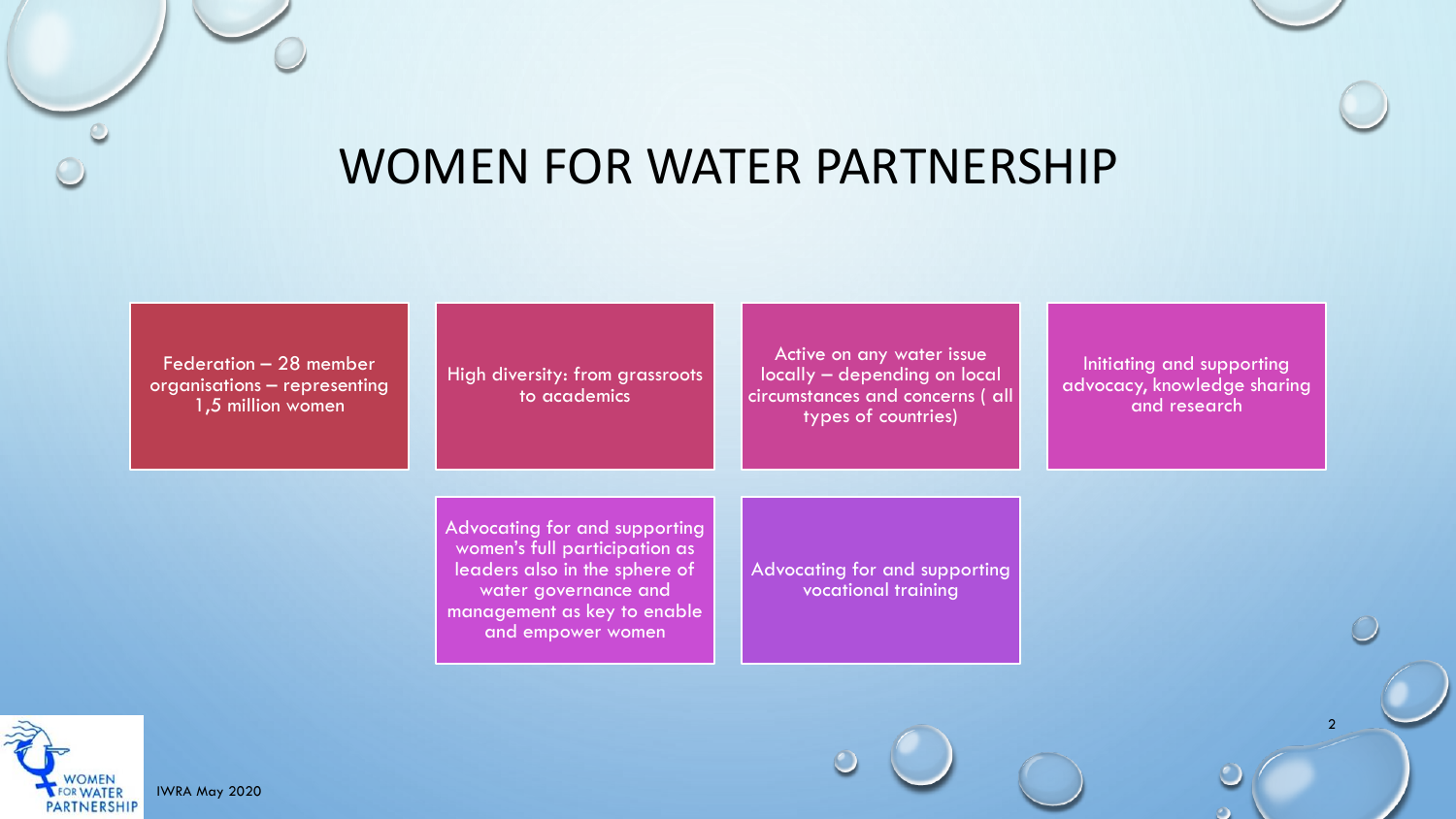## THEY "GOT" IT ALREADY IN 1992: DUBLIN PRINCIPLES, THE RIO PRINCIPLES, BEIJING PLAN FOR ACTION, CEDAW

Principle 3: Women play a central role in the supply, management and safeguarding of water

3



key role in water management

a place at the decision-making table



IWRA May 2020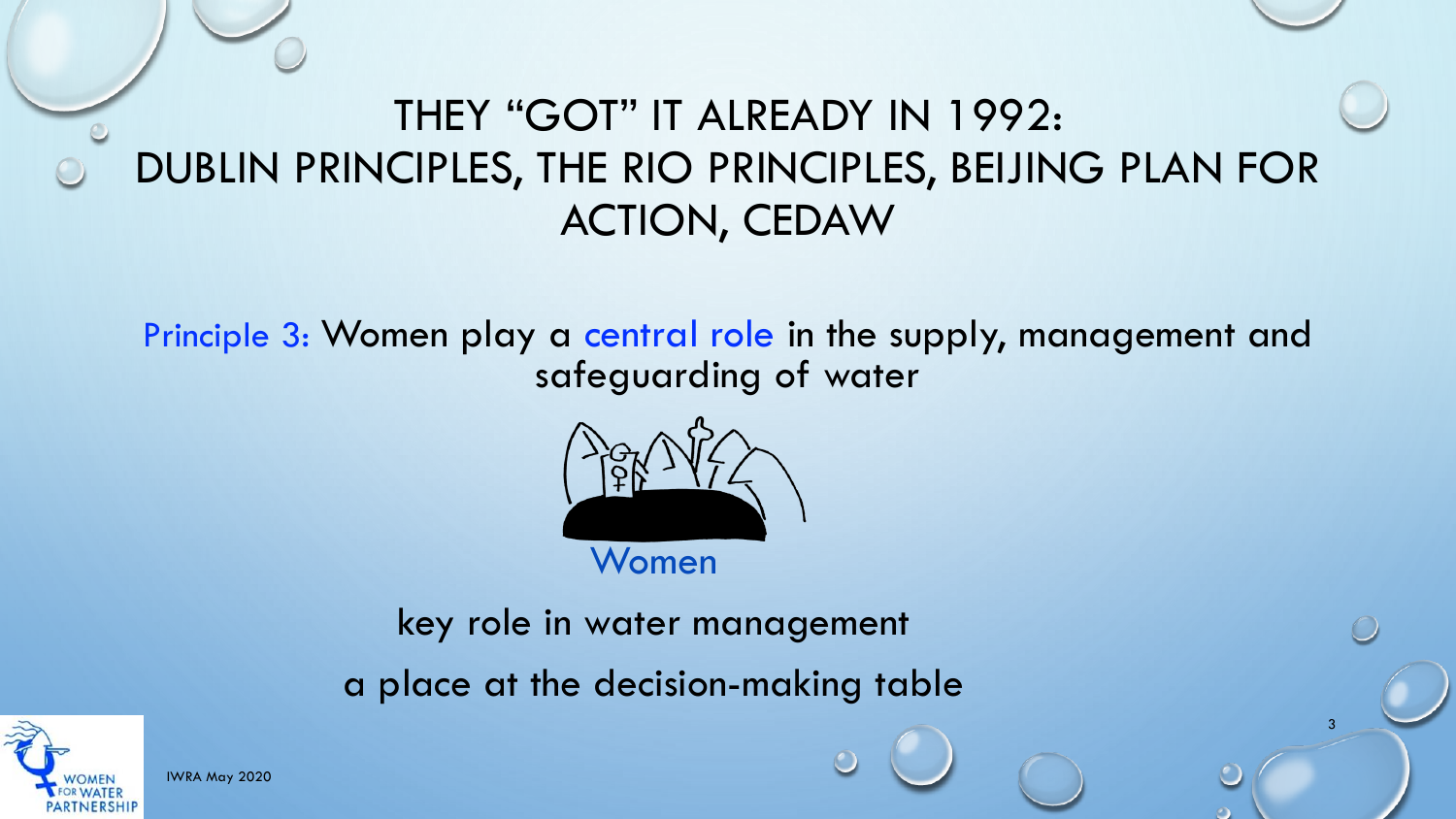### LEVELS OF PARTICIPATION: CAN CHANGE PER PHASE

|               | Sharing information (informative level)                                                       | information        |
|---------------|-----------------------------------------------------------------------------------------------|--------------------|
| $\mathsf{2}.$ | Seeking advice (consultative level)                                                           | consultation       |
| 3.            | Pursuing common objectives (collaborative level whereby<br>strategies and inputs are aligned) | collaboration      |
| <sup>4.</sup> | Systematically combining decision-making, resources and                                       |                    |
|               | actions (integrative level)                                                                   | full participation |
|               | Key actors<br>Veto players                                                                    |                    |
|               | <b>Primary actors</b><br>Secondary actors<br>IWRA May 2020                                    |                    |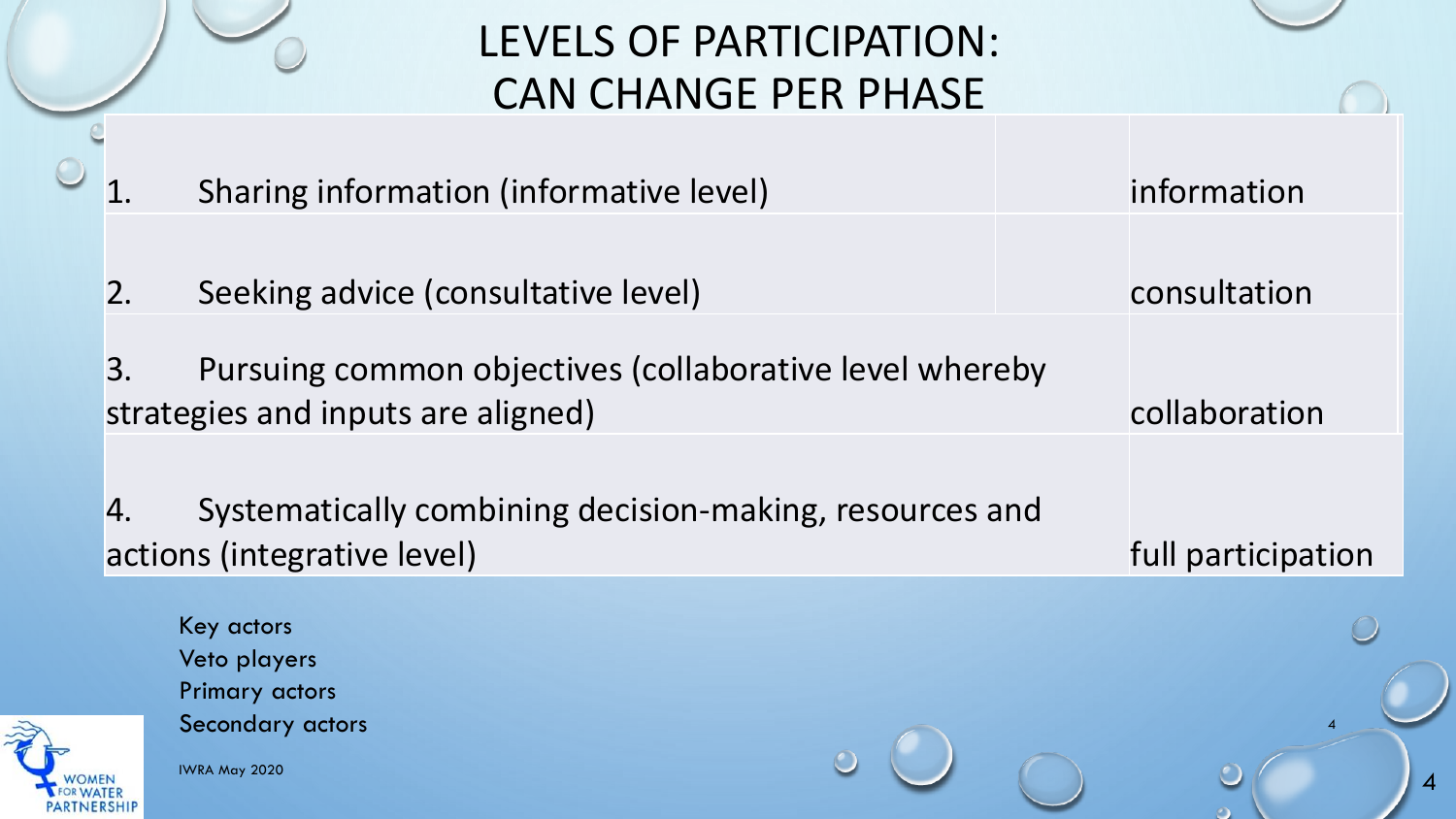### THE ISSUE

- ISSUES OF WOMEN'S PARTICIPATION (IMPACT OF THAT) AND GENDER EQUALITY IN GOVERNANCE HAVE RECEIVED INSUFFICIENT ATTENTION TO DATE IN BOTH THE RESEARCH AND PRACTICE LITERATURE,
- YET ACTION IS HAPPENING ON THE GROUND. WOMEN PLAY KEY ROLES IN GENERATING CHANGE IN THE WAY WATER IS USED, SHARED, AND ALLOCATED, FROM LOCAL TO TRANSNATIONAL LEVELS
- LEGAL, REGULATORY AND INSTITUTIONAL FRAMEWORKS IN THE END SEEM TO PROVIDE LITTLE SPACE FOR THEIR PARTICIPATION IN PLANNING AND DECISION-MAKING.
- MAJORITY WORK DONE BY WOMEN IS UNPAID OR VOLUNTARY AND DOES NOT SHOW IN **STATISTICS**

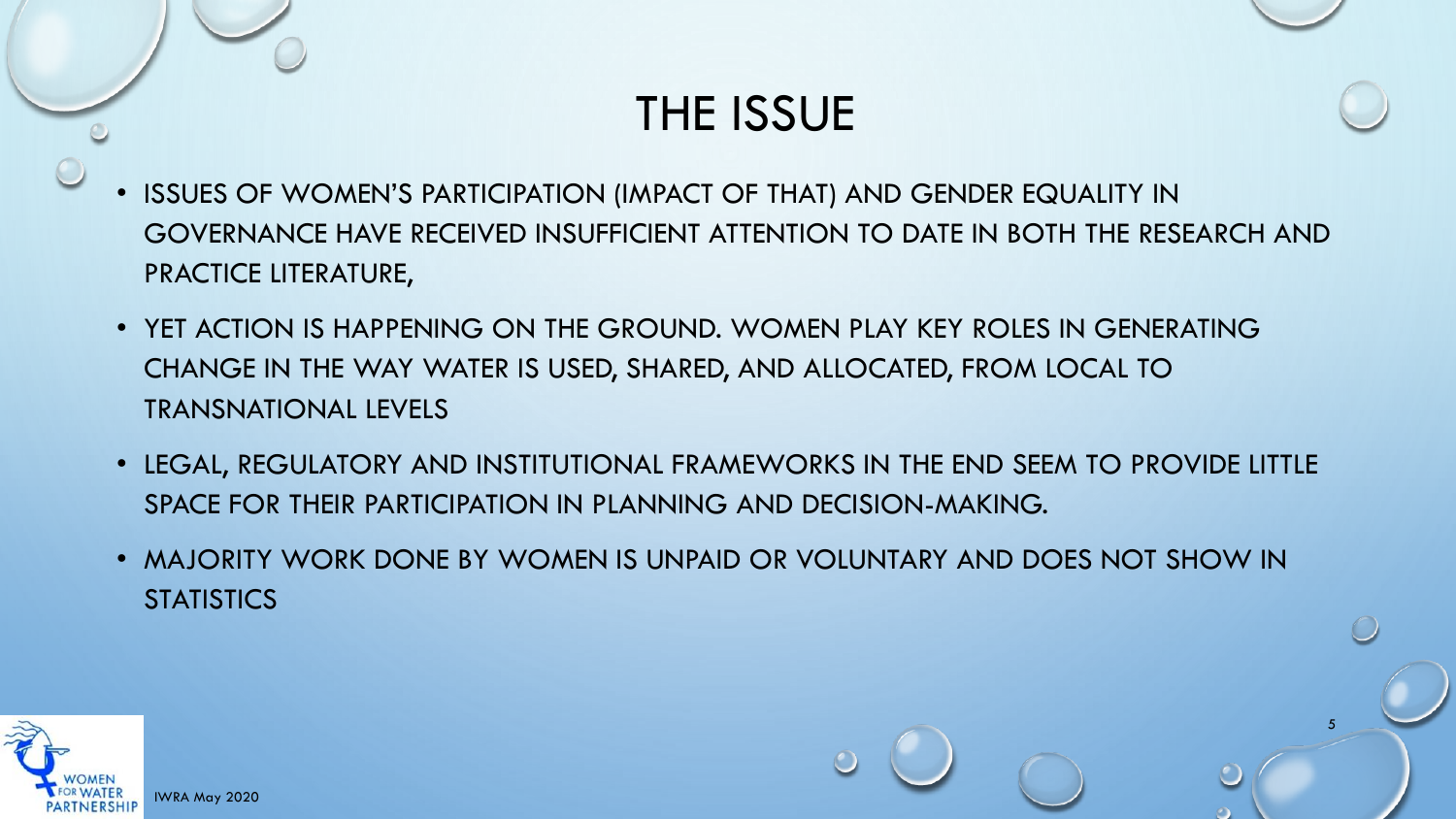## WHY WOMEN'S ROLES ARE OVERLOOKED AND SHOULD NOT BE

- THEIR DEEP PRACTICAL EXPERIENCE AND INNOVATION IN USE AND SHARING OF THE RESOURCE; BUT MOST OF THE TIME "OVERLOOKED" BECAUSE ITS NOT LABELED THAT WAY AND/ OR SMALL SCALE BY NATURE
- THEIR ENSUING TECHNICAL AND SOCIO-CULTURAL KNOWLEDGE ABOUT THE RESOURCE;
- THEIR ABILITY TO COPE, DISSEMINATE AND CONTRIBUTE THEIR KNOWLEDGE TOWARDS COOPERATIVE SOLUTIONS;

IWRA May 2020 6

• THE VALUE OF THEIR LEADERSHIP, AND THEIR MEANINGFUL ROLE IN COOPERATIVE PLANNING AND DECISION-MAKING TO DRIVE CHANGE

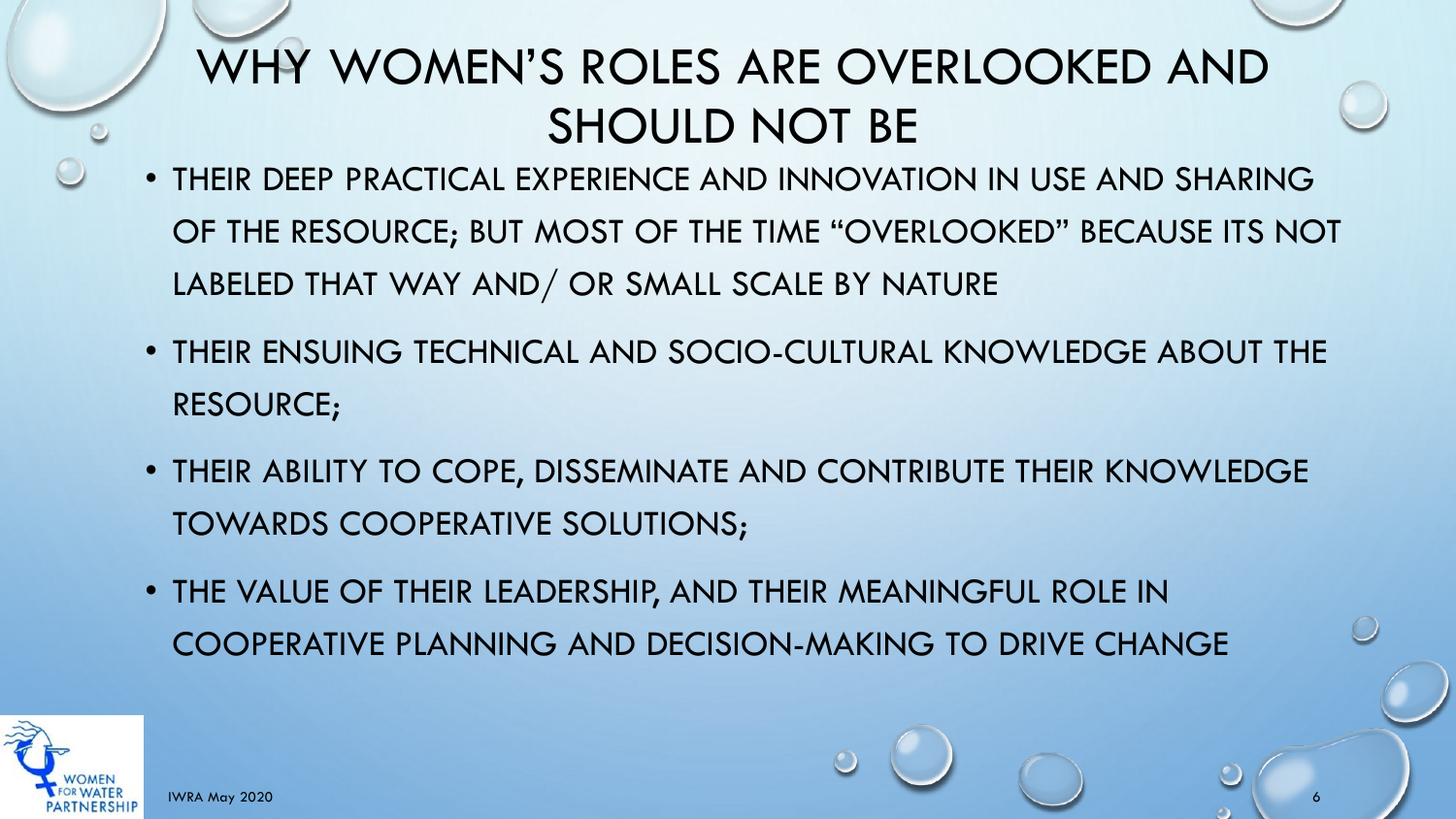## RESEARCH

- LOT OF RESEARCH ON WOMEN AS "VICTIMS" NOT AS ACTORS
- IF EXISTING, MAINLY FOCUSED ON WASH DELIVERY
- VERY LITTLE INFORMATION / RESEARCH ON IMPACT OF WOMEN'S PARTICIPATION FIRST PHASE RESEARCH DONE BY WFWP TOGETHER WITH OECD (TO BE PUBLISHED LATER THIS YEAR)
- WHAT DOES EXIST IS MAINLY FROM PROJECTS (TOO SMALL SAMPLES TO BE CONCLUSIVE) OR PRIVATE SECTOR (CONSULTANCY)
- WFWP IS PART OF THE UNESCO-WWAP EXPERT WORKING GROUP ON GENDER AND WATER
- WOMEN'S INVOLVEMENT IN TRANSBOUNDARY IWRM (WFWP, IUCN) [\(HTTPS://WWW.WOMENFORWATER.ORG/PUBLICATIONS-WFWP.HTML](https://www.womenforwater.org/publications-wfwp.html))
- NEW RESEARCH: WASAG: FAO AND WFWP ON ROLE OF WOMEN RE. WATER SCARCITY (ONGOING) [\(HTTPS://WWW.YOUTUBE.COM/WATCH?V=1EOKL53S6XI](https://www.youtube.com/watch?v=1EOkl53s6xI))

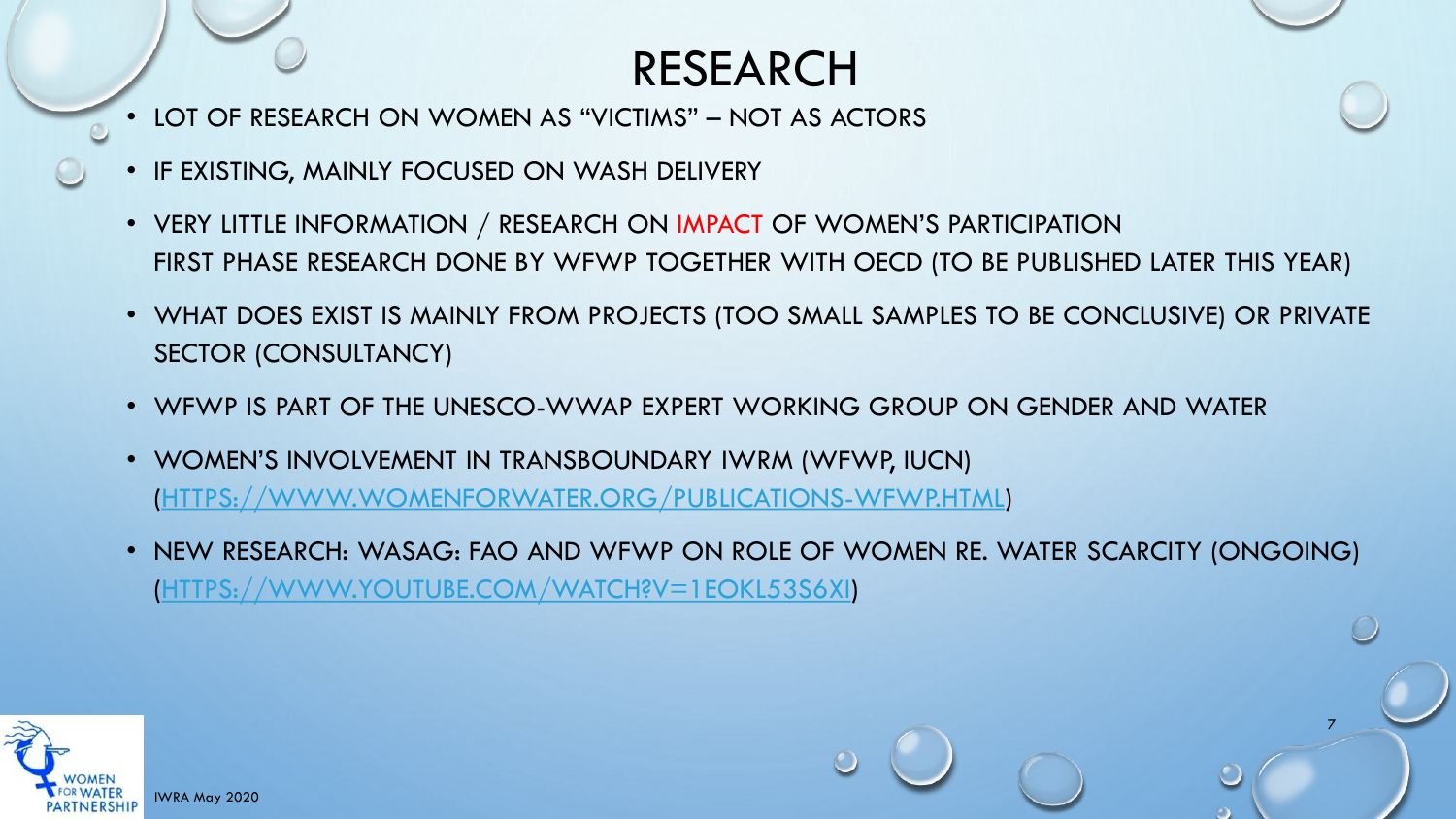#### INFORMATION



8

- REPORTING AGENCIES COLLECT RELEVANT DISAGGREGATED DATA LIKE JMP AND GLAAS.
	- CONDENSED INFORMATION THEN LOSES DIVERSITY > AT POLICY LEVEL THIS INFORMATION IS NOT TAKEN INTO ACCOUNT (ENOUGH)
	- AND: NOTHING ON HOW TO INCORPORATE CITIZENS (AND WOMEN'S) DATA.
	- UNESCO-WWAP DEVELOPED AND TESTED WATER-WOMEN SEX-DISAGGREGATED INDICATORS FOR ALL 8 TARGETS OF SDG6 AND BEYOND. INTER ALIA UNFCCC ADOPTED THIS TOOLKIT AS PART OF THEIR INSTRUMENTS AVAILABLE

IWRA May 2020

• GEF IW:LEARN (WATER) GENDER COMPONENT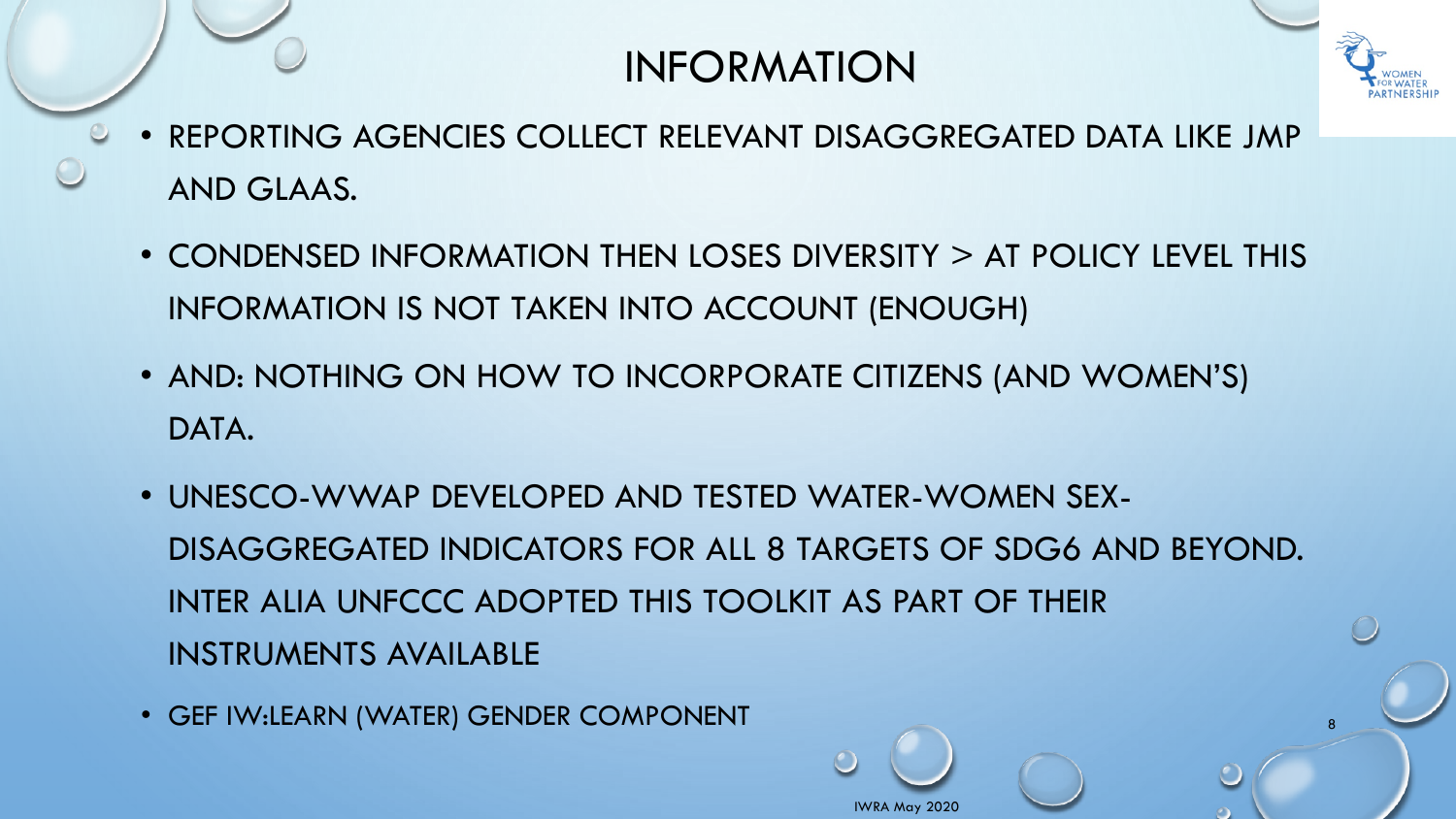## DATA, MONITORING, ANALYSIS

There is a lack of data, information and analysis and therefore, insufficient knowledge on the state of women's participation in the water sector in general and more specifically in water scarce areas, the impact of water scarcity on their responsibilities as farmers, business women and for the household, how they cope with water scarcity and also numbers how many women are living in water scarce area, how many men, how many women migrate because of water scarcity and how many men. Etc.

- EXISTING TOOLS MAINLY UNKNOWN (SO NOT USED)
- WWAP: [HTTP://WWW.UNESCO.ORG/NEW/EN/NATURAL-](http://www.unesco.org/new/en/natural-sciences/environment/water/wwap/water-and-gender/)[SCIENCES/ENVIRONMENT/WATER/WWAP/WATER-AND-GENDER/](http://www.unesco.org/new/en/natural-sciences/environment/water/wwap/water-and-gender/)